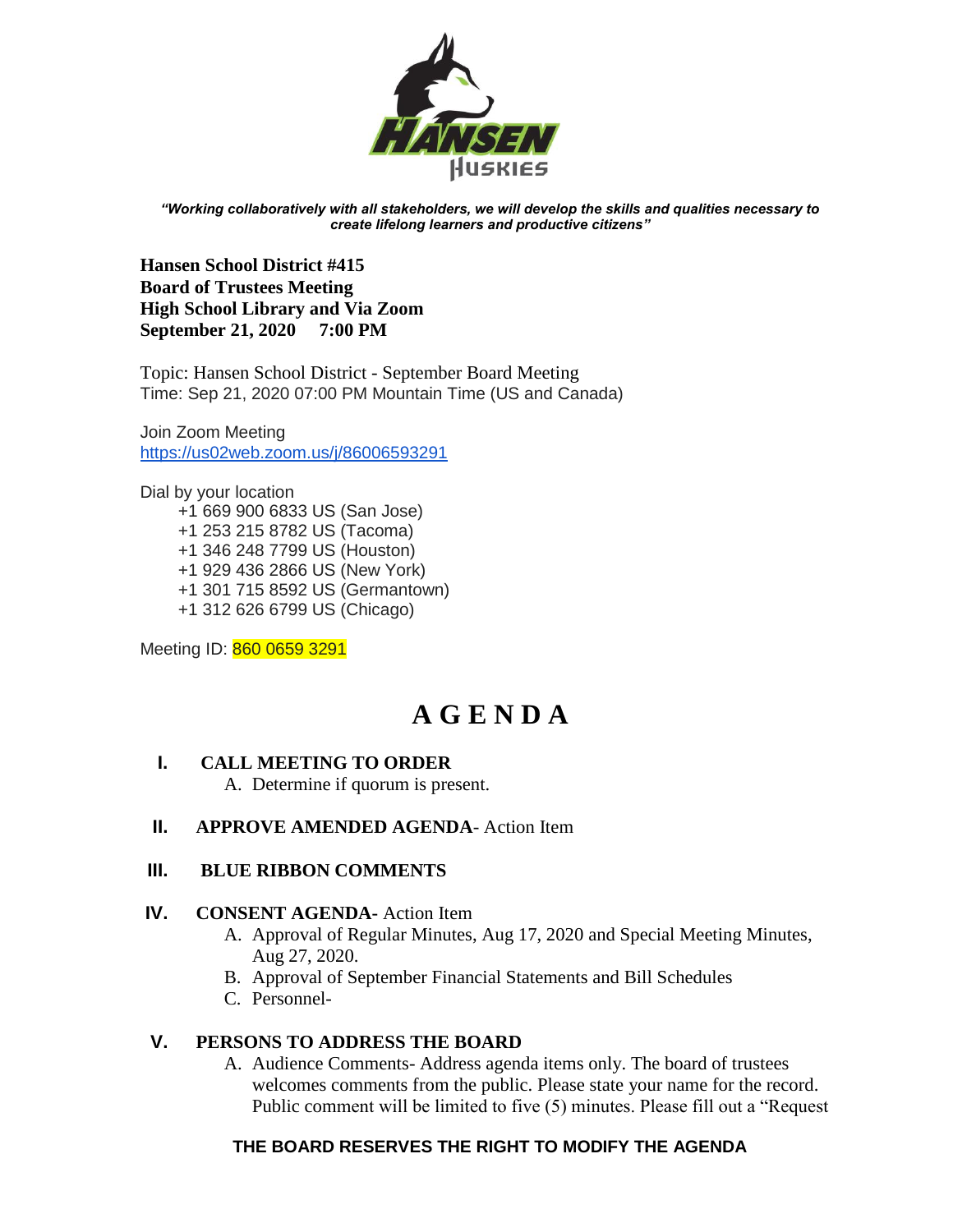to Appear Before the Board" form prior to the beginning of the meeting. These forms are available at the District Office and at the board meeting each month.

## **VI. INFORMATION ITEMS/REPORTS-**

- A. Teacher Representative
- B. Student Body Representative
- C. Principal's Report
- D. Superintendent Report

## **VII. DISCUSSION ITEMS-**

A. Construction updates- Elementary and Intermountain Gas

## **VIII. OLD BUSINESS-Action**

- A. Hansen SD #415 Operational COVID Protocol- Essential Worker Criteria
- B. Community Gym Use

# **IX. ACTION ITEMS-**

- A. 2020-2021 Continuous Improvement Plan
- B. 2020-2021 Graduation Date and Time
- C. 1st Reading Policy 2100- Curriculum Development and Assessment
- D. 1st Reading Policy 2150- Copyright
- E. 1st Reading Policy 2370C- Homebound, Hospital and Home Instruction
- F. 1st Reading Policy 3050C- Attendance Policy During Health Emergency
- G. 1st Reading Policy 3520C- Contagious or Infectious Diseases Health Emergency
- H. 1st Reading Policy 4105- Public Participation in Board Meeting
- I. 1st Reading Policy 4210P- Community Use of School Facilities
- J. 1st Reading Policy 5212C- Administrative Process for Employees Telework During Health Emergency
- K. 1st Reading Policy 5480- Leadership Premiums
- L. 1st Reading Policy 8170- District-Owned Vehicles

# **X. INFORMATION ITEMS-**

- A. Board Report
- **XI. 67-2345 EXECUTIVE SESSIONS -- WHEN AUTHORIZED. (1) An executive session at which members of the public are excluded may be held, but only for the purposes and only in the manner set forth in this section. The motion to go into executive session shall identify the specific subsections of this section that authorizes the executive session. There shall be a roll call vote on the motion and the vote shall be recorded in the minutes. An executive session shall be authorized by a two-thirds (2/3) vote of the governing body.**